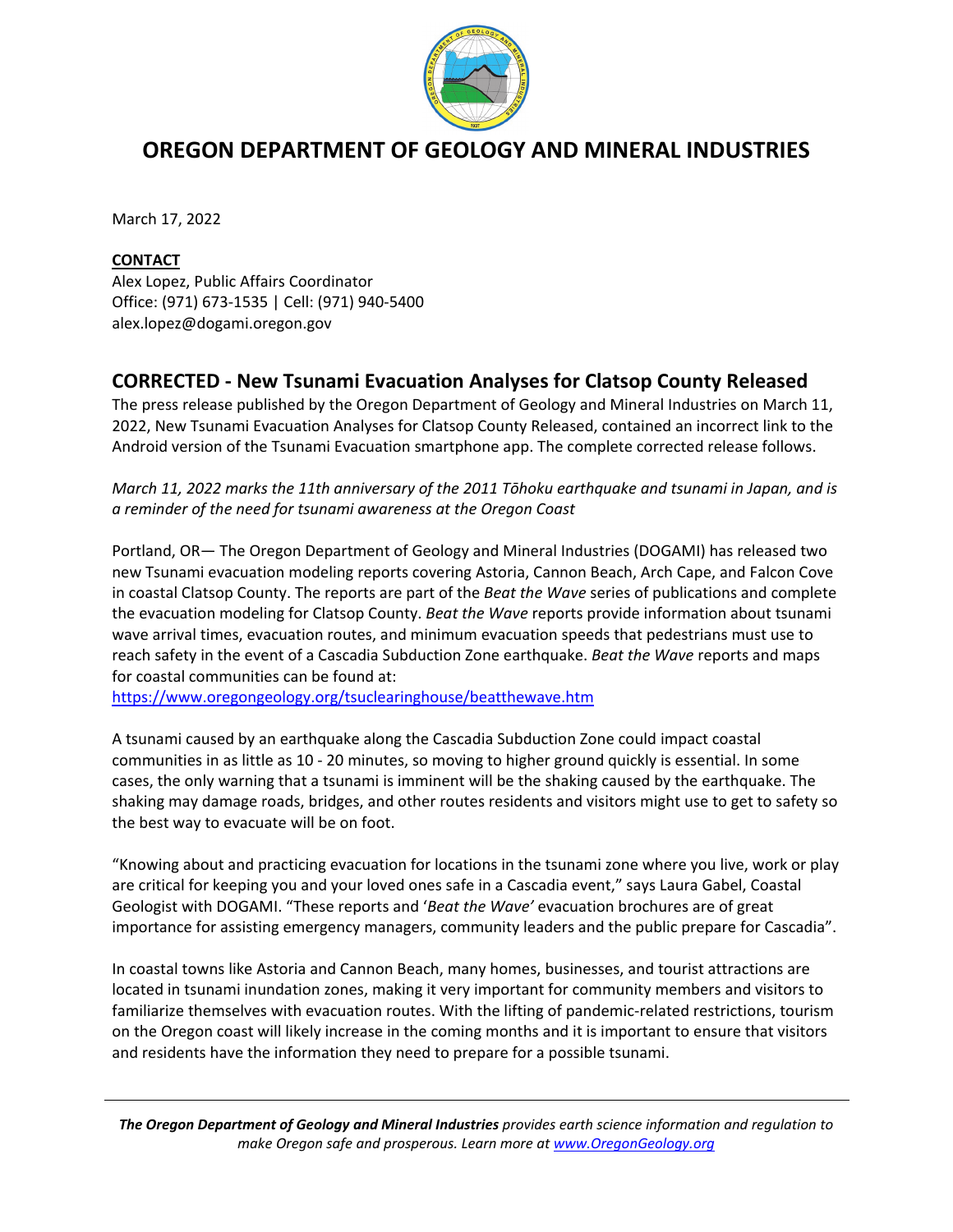

*Example Beat the Wave map for north Cannon Beach*

In addition to the *Beat the Wave* reports, DOGAMI also provides numerous other tools that can be used by coastal residents and visitors to prepare for a possible Cascadia Subduction Zone earthquake and tsunami.

The Oregon Tsunami Clearinghouse contains a wealth of information for use by community members, visitors, boaters, kids & teachers, community planners, and scientists for tsunami emergency planning: [http://www.OregonTsunami.org/.](http://www.oregontsunami.org/)

DOGAMI, in partnership with the Northwest Association of Networked Ocean Observing Systems (NANOOS), has created a smartphone app that allows users to visualize tsunami inundation zones and identify evacuation routes. The app is available for both IOS and Android devices.

- IOS: <https://apps.apple.com/us/app/nvs-tsunami-evacuation/id478984841?ls=1>
- Android: [https://play.google.com/store/apps/details?id=tsunami\\_evac.nvs.nanoos.org.nvs\\_tsunami\\_andr](https://play.google.com/store/apps/details?id=tsunami_evac.nvs.nanoos.org.nvs_tsunami_android) [oid](https://play.google.com/store/apps/details?id=tsunami_evac.nvs.nanoos.org.nvs_tsunami_android)

The Tsunami Evacuation Zones viewer, an interactive mapping tool that allows users to see inundation zones and evacuation routes can be found at: [http://nvs.nanoos.org/TsunamiEvac.](http://nvs.nanoos.org/TsunamiEvac)

*Beat the Wave* evacuation brochures for many other locations on the Oregon Coast can be found at: [https://www.oregongeology.org/tsuclearinghouse/pubs-evacbro.htm.](https://www.oregongeology.org/tsuclearinghouse/pubs-evacbro.htm)